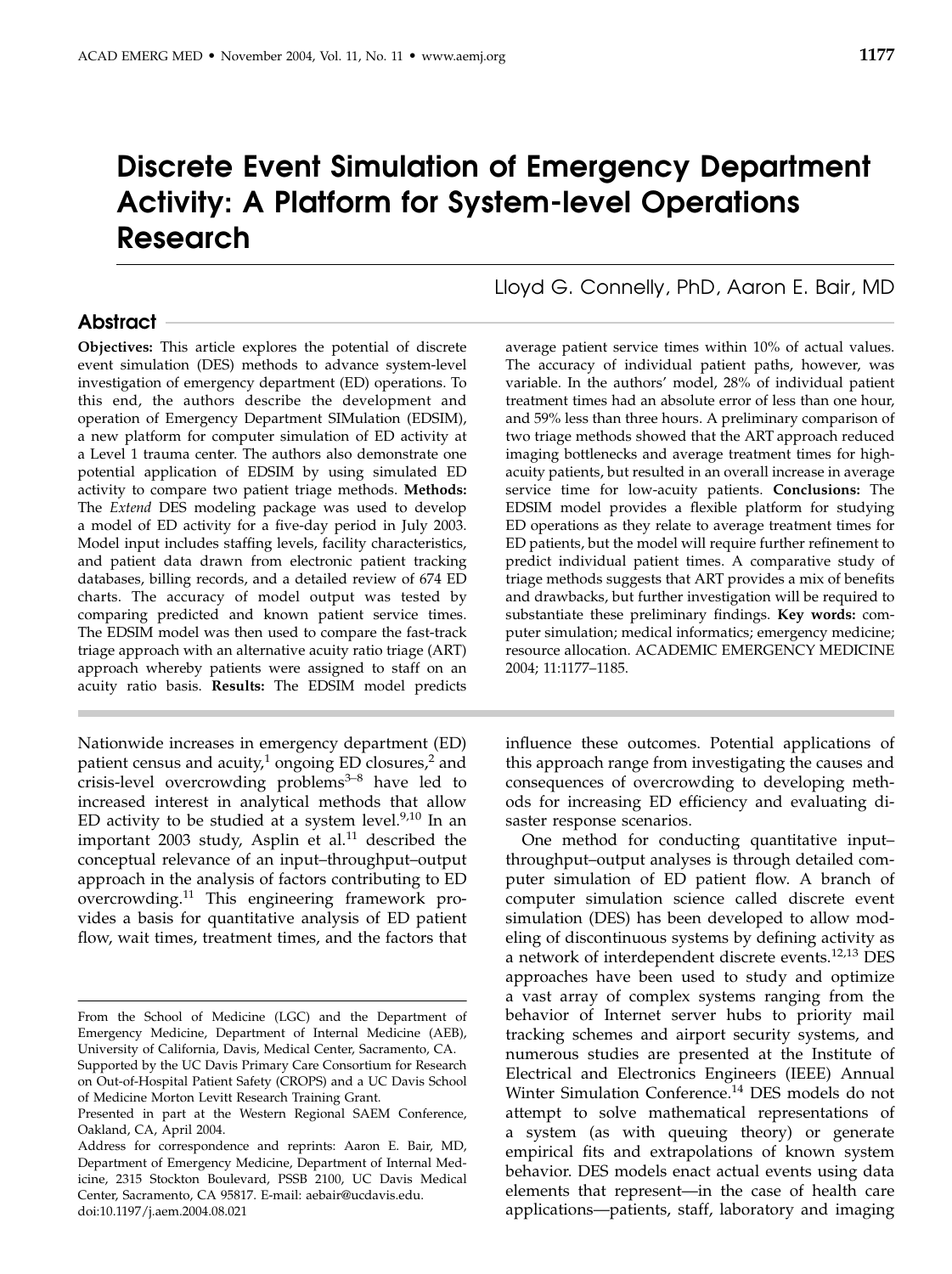studies, and associated resources. In an ED, all of the events that make up a patient's stay—wait time, procedures, interaction with staff, imaging studies are played out using the same priority-based thinking that drives actual ED operations. Readers interested in learning more about DES methods can download a free DES demo at www.imaginethatinc.com (makers of the simulation software used for the EDSIM model). This demo includes simple models and allows users to build their own models.

Efforts to develop computer simulations of ED operations have been advancing since the late 1980s when Saunders et al. simulated a generalized ED.<sup>15</sup> Since that time, DES models and other simulation techniques have been used to study a wide range of factors such as the effect of staffing levels, $16-19$  the consequences of complete and partial ED closures, $20$  and variables influencing patient throughput.<sup>21–24</sup> For example, Ohboshi et al.<sup>25</sup> studied emergency medical services (EMS) response to the Hanshin-Awaji earthquake of 1995. Huddy et al. $^{26}$  have described the broad potential for ED simulation. In some studies, researchers have generated models that were able to make accurate predictions of quantities such as waiting room times and patient care times.<sup>17</sup> In addition, numerous studies have identified opportunities for significant improvement in ED operations. For example, McGuire<sup>22</sup> studied a wide array of potential alternatives for reducing patient wait time and identified a range of shift modifications that resulted in a 50-minute reduction in average length of stay. DES and related computer-simulation techniques have also been applied to other aspects of health care, and introductory articles<sup>27,28</sup> and advanced studies<sup>29–40</sup> are available.

In this article, we describe the development and operation of Emergency Department SIMulation (ED-SIM), a newly developed DES model of ED activity in an academic Level 1 trauma center. Several factors set the EDSIM model apart from previous modeling efforts. The EDSIM model is the first to combine a DES modeling platform with a data-intensive ''patient path step'' approach for simulating ED activity. The EDSIM project also represents the first patientchart–based computer simulation of an academic ED. Also unique is EDSIM's combination of continually updated job queue prioritization and midtask preemption capabilities that together allow the model to capture the chaotic nature of ED staff activity. Recent advances in computer simulation technology and in ED electronic patient tracking systems have made the EDSIM model possible. Therefore, this project highlights the key role information technology has in the study and optimization of ED activity.

#### **METHODS**

Development and Structure of the EDSIM Model. EDSIM was developed through a cooperative effort involving the University of California, Davis, Medical Center (UCDMC) Department of Emergency Medicine and the UCDMC billing department over a two-and-a-half-year period. Patient chart review and associated data entry and patient path development constituted one year of this effort. The Extend Suite v.5 modeling platform developed by Imagine-That, Inc. (www.imaginethatinc.com), was used to develop the core model and associated data entry and data processing tools. Extend provides a DES platform with an integrated database and an objectoriented programming environment that allows a model to be built by assembling modules that represent packages of prewritten code. The modules are connected by conduits that carry data elements representing patients, staff, orders, laboratory results, images, etc. Modules can be arranged hierarchically with top-level windows defining the overall model structure and sublevel windows containing additional modules that drive more detailed analyses.

EDSIM's core engine runs a patient-care–directed algorithm. Each patient seen in the modeled ED has a set of instructions that define a series of individual activities that must be completed in correct order before that patient leaves the ED. These instructions define each patient's ''path'' through the ED. The patients modeled by EDSIM all have a defined but variable set of clinical needs. Elements of patient care can include imaging studies, laboratory studies, history and physical examination, nursing activity, consultations, and bedside procedures such as suturing, casting, and intubation. Running on an Intel (Santa Clara, CA) 3.1 GHz Xeon dual-processor workstation with 1.5 Gb of random-access memory, the EDSIM model runs approximately 300 times faster than real time (i.e., a day of ED activity can be simulated in less than 5 minutes). EDSIM also functions, albeit with longer run times, on Pentium-IV class single processor systems. Since the EDSIM model has 574 windows containing a total of 12,714 computational modules, the model cannot be shown here in its entirety. Additional images of the model's primary computational windows have been posted on the Internet http://www.nextinvention.com/ EDSIM/EDSIM.html. This project was approved by the UCDMC Institutional Human Subjects Review Board.

Patient Population and Staff Activity. Modeled patient activity was based on actual patient experience in the UCDMC, which is a Level 1 academic trauma center with an annual ED census of approximately 60,000. The patient population in the model was drawn from the 682 patients cared for in the UCDMC ED from July 2 through July 6, 2003. All patients seen during this five-day period were eligible to be included in the study. As shown in Table 1, 573 patients were included in the modeled patient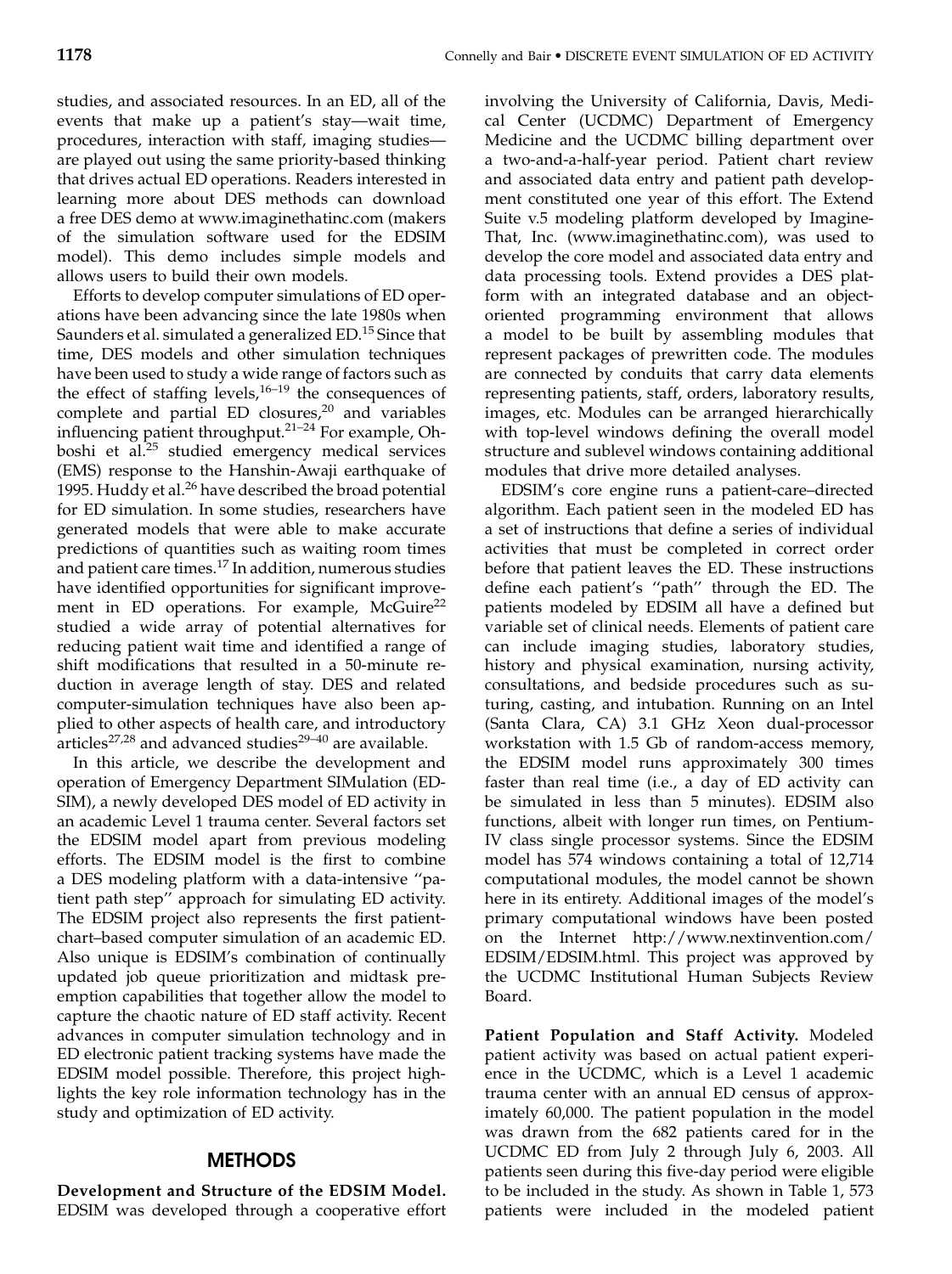|                                      | ED Area-stratified Patient Population |              |               |               |        |
|--------------------------------------|---------------------------------------|--------------|---------------|---------------|--------|
|                                      | Area 1                                | Area 2       | Area 3        | Area 4        | Total  |
| Number (%) treated in ED by area for |                                       |              |               |               |        |
| 6-mo period beginning July 1, 2003   | 9,928 (34.7%)                         | 6,606(23.1%) | 7,198 (25,2%) | 4,875 (17.0%) | 28,607 |
| Number (%) treated in ED by area     |                                       |              |               |               |        |
| July 2 through July 6, 2003          | 213 (31.2%)                           | 158 (23.2%)  | 175 (25.7%)   | 136 (19.9%)   | 682    |
| Number captured in model cohort      |                                       |              |               |               |        |
| and area count and % of total        | 156 (27.2%)                           | 137 (23.9%)  | 146 (25.5%)   | 134 (23.4%)   | 573    |
| Percent of actual patient cohort     |                                       |              |               |               |        |
| captured in modeled cohort           | 73.2%                                 | 86.7%        | 83.4%         | 98.5%         | 84.0%  |

Number captured includes all patients treated in ED for whom a complete data set was available.

population. Random lapses in data acquisition and a periodic inability to unambiguously match a patient's database records from two or more data sources account for the 109 patients not included in the modeled population.

For the tests of model accuracy, actual patient arrival times for the modeled population were used. For the triage analysis, patient data were used to create four patient pools corresponding to the four UCDMC ED patient-treatment areas. To model a full seven-day period of ED activity, patients were pulled from within each patient pool at random. This was done while keeping the proportion of patients pulled from each pool equal to the actual proportion of patients seen in each area of the ED. For the patient pool method, patient arrival times during the five-day study period were used to create an exponential distribution of patient interarrival time. Interarrival time is the time between patient arrivals. The exponential distribution is the standard distribution to use for fitting interarrival times: Probability of interarrival time  $P(t) = \alpha e^{-\alpha t}$  where the constant  $\alpha$  is adjusted to provide the best fit to the actual distribution of interarrival times (which were shown to follow an exponential distribution). By sampling patients at random from within each patient pool and using an exponential distribution function to generate interarrival times on a probabilistic basis, a wide variety of arrival sequences and arrival times were simulated while maintaining a representative population.

When patients in the model arrived at the ED, they were assigned a triage priority and the ED area where they were to be seen (actual assigned priorities and areas were model inputs). The time at which a patient was called to a bed was determined by bed availability as dictated by the simulated ED activity. Once a patient was called to an ED bed, step-by-step instructions defining that patient's treatment path were delivered to the appropriate prioritized job queues where they were prioritized against jobs for the other patients in the ED. These instructions were derived from billing data and individual chart review for actual patients seen in the ED. The four areas of the UCDMC ED were modeled as quasi-independent units that shared laboratory and imaging facilities.

Individual staff types were modeled and assigned appropriate responsibilities. When acute needs for staff arose, the model allowed staff to move temporarily between ED areas. In anticipation of ambulance arrivals, radio call-ins by EMS personnel were used to activate trauma and resuscitation codes before patient arrival. Both procedure-specific and routine nursing activity were simulated. The model also incorporated estimated admission delays for both surgical and nonsurgical patients.

All staff activities were prioritized according to patient acuity. EDSIM sends all patient care activities to prioritized ''job queues''—one queue for each staff member—where tasks are continually sorted by priority. In addition to job queue priority sorting, EDSIM also allows emergency situations, such as trauma and resuscitation codes, to preempt lower-priority activities, so that the needed staff member will immediately drop his or her current activity in midstream to handle the emergent situation. The dropped activity is returned to the prioritized job queue. The continual reshuffling of prioritized tasks and the preemption of activities by emergent situations together cause individual patient care to be continually interrupted by the needs of other patients and thereby allow the model to capture the chaotic and ever-changing nature of ED staff activity.

Although the model allows the priority of each individual step of a patient's treatment path to be specified, in practice it was difficult to determine the relative priorities of individual treatment steps with any degree of accuracy. To model the priorities of patients in the ED, we assigned the initial evaluation of all trauma and resuscitation patients the highest priority. The staff member required to respond to these codes would preempt (i.e., immediately stop) his or her current activity. Jobs for patients assigned the top two priority levels at triage were given the next highest priority. Patients assigned lower priorities at triage were given lowest priority in the modeled ED.

Data Sources and Model Inputs. Computer simulation of ED activity by the patient treatment path method is a data-intensive process. The staffing levels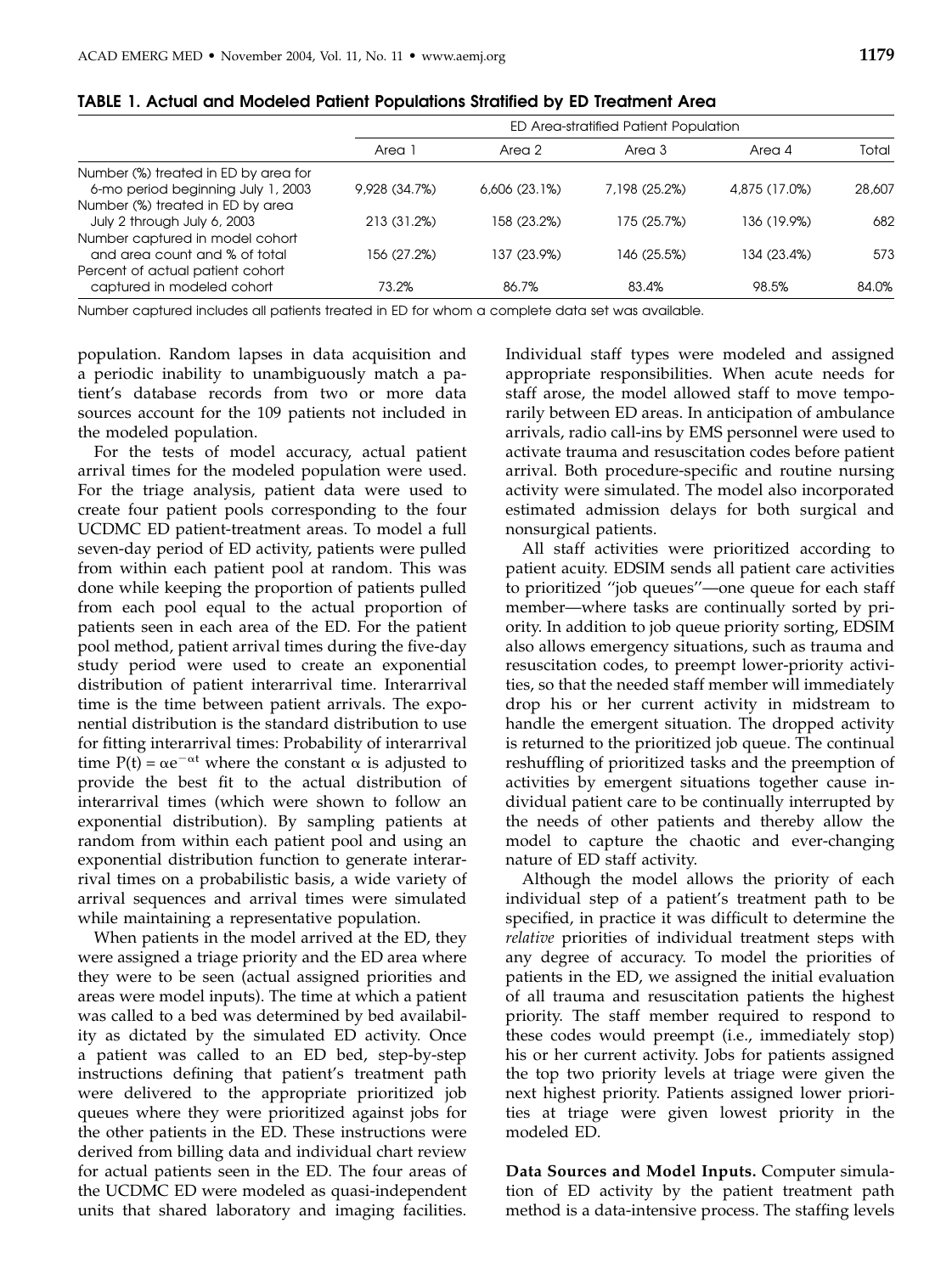| ED characteristic                                       | Model inputs                                                                                                                                                                                                                                                                                                                                                                                             |                                     |              |                                              |  |  |
|---------------------------------------------------------|----------------------------------------------------------------------------------------------------------------------------------------------------------------------------------------------------------------------------------------------------------------------------------------------------------------------------------------------------------------------------------------------------------|-------------------------------------|--------------|----------------------------------------------|--|--|
| ED patient treatment areas                              | Area 1                                                                                                                                                                                                                                                                                                                                                                                                   | Area 2                              | Area 3       | Area 4                                       |  |  |
| Patient population                                      | High-acuity                                                                                                                                                                                                                                                                                                                                                                                              | Pediatric                           | Mid-acuity   | Low-acuity fast track<br>bay for urgent care |  |  |
| Beds (not including<br>hall space)<br>Average staffing: | 12 general beds and<br>2 trauma bays                                                                                                                                                                                                                                                                                                                                                                     | 5 general beds and<br>2 trauma bays | 13           | 6 general and<br>2 procedure rooms           |  |  |
| <b>Nurses</b>                                           |                                                                                                                                                                                                                                                                                                                                                                                                          | 2                                   |              |                                              |  |  |
| Resident physicians                                     | $\overline{2}$                                                                                                                                                                                                                                                                                                                                                                                           | 2                                   |              |                                              |  |  |
| Attending physicians                                    |                                                                                                                                                                                                                                                                                                                                                                                                          |                                     |              |                                              |  |  |
| Imaging resources                                       | Redundancy                                                                                                                                                                                                                                                                                                                                                                                               |                                     | Imaging time | Image read time                              |  |  |
| Portable radiography                                    |                                                                                                                                                                                                                                                                                                                                                                                                          | unit                                | 15           |                                              |  |  |
| Fixed radiography                                       | 2 units                                                                                                                                                                                                                                                                                                                                                                                                  |                                     | 20           |                                              |  |  |
| <b>MRI</b>                                              | 1 units                                                                                                                                                                                                                                                                                                                                                                                                  |                                     | 60           | າດ                                           |  |  |
| <b>CT</b>                                               | 2 units                                                                                                                                                                                                                                                                                                                                                                                                  |                                     | 30           | 15                                           |  |  |
| Ultrasound                                              | 2 main units, plus portables                                                                                                                                                                                                                                                                                                                                                                             |                                     | 30           | 5                                            |  |  |
| Cardiac stress test                                     | 2 bays                                                                                                                                                                                                                                                                                                                                                                                                   |                                     | 60           | 30                                           |  |  |
| Laboratory resources                                    | Laboratory times are based on lab technician estimates and range from 20-45 min. Laboratory<br>analysis modeled as two-stage batch processing (spin down followed by analysis) for blood<br>and urine samples. Any number of labs that arrive before batch processing commences are<br>allowed to process simultaneously within defined batch period. No new labs started while<br>batch was processing. |                                     |              |                                              |  |  |

#### TABLE 2. Modeled UCDMC ED Facility Characteristics

and available resources used in the model are summarized in Table 2. Patient arrival times, call times, assigned ED treatment areas, departure times, and immediate dispositions after triage were obtained from the ED's electronic triage and Quickview (UCDMC) patient tracking databases. Patient billing data were used to determine which procedures, laboratory analyses, and imaging and other studies were actually billed to each patient seen in the ED. These billing data were then used in conjunction with a patient-by-patient chart review to reconstruct the series of staff activities and resource requirements associated with each patient's course of care in the

### TABLE 3. Modeled Activities and Associated Time Estimates

| <b>Staff Activity</b>               | <b>Minutes</b> |
|-------------------------------------|----------------|
| Hall triage                         | 5              |
| Waiting room triage                 | 15             |
| Assessment (resident)               | 5              |
| Consult                             | 30             |
| Initial H&P                         | 15             |
| Procedure: resident MD              | 10             |
| Procedure: RN                       | 3              |
| Routine nursing: check vitals       | 5              |
| Routine nursing: check patient      | 3              |
| Level 1 trauma / resuscitation      | 20             |
| Level 2 trauma / resuscitation      | 20             |
| Independent activity: attending     | 5              |
| Independent activity: resident      | 5              |
| Independent activity: nurse         | 5              |
| Patient visit: resident             | 5              |
| Patient visit: attending            | 5              |
| Patient visit: resident & attending | 10             |
| Parting instructions                | 5              |

ED. Modeled staffing activities and associated staff estimates of average procedure times are listed in Table 3.

Despite the detailed, patient-by-patient chart review, several elements of patient care, such as time for physician assessment of new information, were not well captured in charts or billing data. In an effort to account for these types of activities, known elements of patients' treatment paths were added to the basic patient care template shown in Table 4. While this template will undoubtedly differ substantially from the actual course of care in some instances, it reflects the most common steps in the care of a patient with an undifferentiated complaint.

Two primary indicators were used to compare modeled and actual ED activities during the fiveday study period. The first was patient treatment time. This was defined as the total time a patient spends in the ED from the point that he or she is assigned a bed in the ED to the point when he or she is admitted, is discharged, or otherwise departs. The second indicator was overall patient service time. Service time is the sum of treatment time and wait time before being assigned an ED bed.

EDSIM by Example: A Comparative Analysis of Two Triage Methods. To provide an example application of DES to ED operations research, we used the EDSIM model introduced in the preceding sections to conduct a preliminary evaluation of the patient throughput and resource use implications of a novel triage concept called acuity ratio triage (ART). In our analysis, ART was compared with the more traditional fast-track (FT) approach.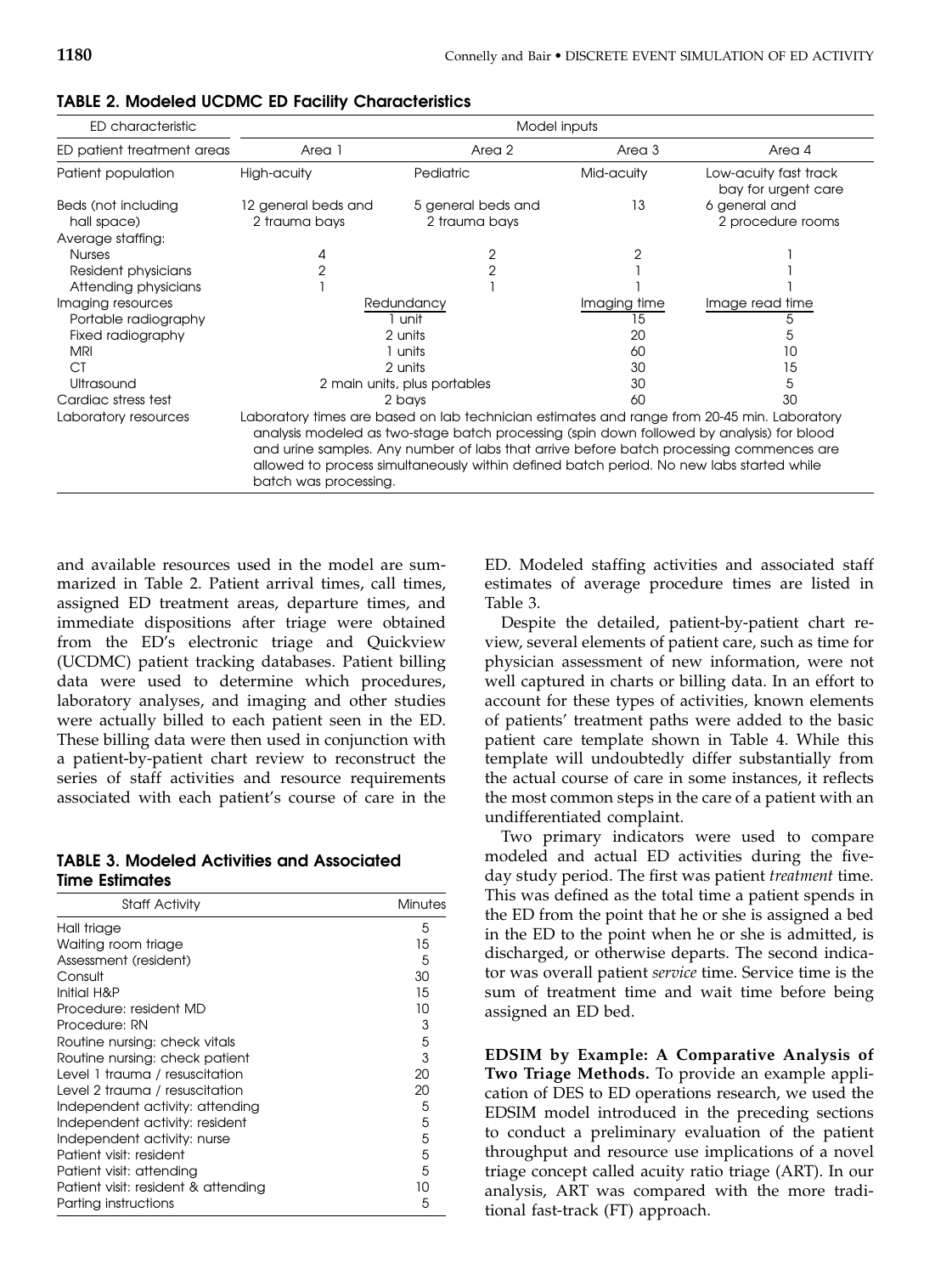| I  |    |               |
|----|----|---------------|
| -- | -- | ×<br>۰,<br>-- |

|  |  |  |  |  |  | <b>TABLE 4. Generic Patient Care Template</b> |
|--|--|--|--|--|--|-----------------------------------------------|
|--|--|--|--|--|--|-----------------------------------------------|

| <b>Activity Sequence Template</b>   | <b>Activities Represented</b>                                                                                                            |  |  |  |
|-------------------------------------|------------------------------------------------------------------------------------------------------------------------------------------|--|--|--|
| Procedure: RN                       | Patient directed to bed. Initial activities such as IV, pulse ox.                                                                        |  |  |  |
| Initial H&P                         | Resident meets with patient.                                                                                                             |  |  |  |
| Assessment (resident)               | Resident assesses findings.                                                                                                              |  |  |  |
| Patient visit: resident & attending | Resident and attending see patient together and discuss initial plan.                                                                    |  |  |  |
| Initial order $# 1$                 | All initial orders. Initial labs are followed by initial images.                                                                         |  |  |  |
| Initial order $# 2$ , etc           |                                                                                                                                          |  |  |  |
| Initial order $#$ last              |                                                                                                                                          |  |  |  |
| Assessment (resident & attending)   | After results of initial lab and imaging studies are returned, resident and attending<br>develop a plan for subsequent care.             |  |  |  |
| Patient Visit: resident             | Resident discusses plan of care with patient.                                                                                            |  |  |  |
| Subsequent order # 1                | Subsequent orders as listed chronologically in the chart. May include additional<br>labs and images, consults, and procedures in the ED. |  |  |  |
| Subsequent order $# 2$ , etc        |                                                                                                                                          |  |  |  |
| Subsequent order # last             |                                                                                                                                          |  |  |  |
| Patient visit: attending            | Attending sees patient before departure or admission.                                                                                    |  |  |  |
| Parting instructions                | Resident gives final instructions to patient.                                                                                            |  |  |  |
| Departure                           | Patient departs or is admitted.                                                                                                          |  |  |  |

For trauma or resuscitation patients, the first four steps of the template are replaced by a general trauma patient assessment activity.

The issue of how to manage low-acuity (LA) patients who could wait indefinitely if triaged on a purely priority basis is a common concern in a busy ED. Many EDs use an FT triage approach that allows LA patients to be cared for in an FT bay set aside for lower-acuity care. The alternate approach that we were investigating involves triaging patients on an acuity ratio basis (without a separate FT bay). This type of triage relies on assigning each care provider a set ratio of high-acuity (HA) to LA patients. Each time a patient is discharged (or admitted), the information is sent to triage to allow a new patient of the same triage priority to be assigned to the staff member who discharged the last patient. In this way, each physician and nurse works with a nearly constant patient acuity ratio.

In the model, data from the 422 patients actually seen in the HA and FT areas of the ED were used for analysis of the ART–FT comparison. The LA patient group was defined as the 248 patients from the HA and FT areas that were assigned the lowest two tiers of triage priority. The HA patient group was defined as the remaining 174 patients who were triaged as mid or top triage priority. Some mixing of LA and HA patients in the HA area occurred in the existing FT system, but staff activities in the HA and FT areas were completely separate (e.g., a physician with downtime in FT did not go to the HA area to attend patients). The two areas did, however, share imaging and laboratory facilities.

To model the ART approach, staff and beds from the HA and FT areas were combined into a single mixedacuity treatment area that managed all of the 422 patients (59% HA and 41% LA). This modeled treatment area had a total of 20 beds (all 12 beds from the HA area and all eight beds from FT) and the combined staffing of these two areas. LA and HA patients were assigned to staff according to a set acuity ratio that did not have to equal the ratio of HA:LA patients in the presenting population. The desired acuity ratio was set by initially assigning LA and HA patients to each physician and nurse until the appropriate ratios were reached. These ratios were then maintained by assigning patients to staff on the basis of patient departure.

We used the stratified patient pool sampling method described in the previous section to evaluate each triage method for a period of one week. During this time, 800 patients (all drawn from the 573-member representative patient pool) were incorporated into the simulation. With the exception of triage methodology, all simulation parameters—patient population (both times and types of patient presentation), staff numbers, available resources, and total ED bed count—were identical in the two simulation scenarios.

#### RESULTS

Tests of Model Accuracy. Using patient data from the five-day study period and comparing model output with known patient treatment and service times, the EDSIM model overestimates average treatment time by 8% and underestimates average service time by 9%. Table 5 shows the corresponding results for average treatment and service times stratified by ED area. For individual patient times, EDSIM was less accurate: 28% of modeled patient treatment times have an error of less than one hour, whereas 59% of known patient treatment times have an error of less than three hours. For individual patient service times, 18% of the modeled had an error of less than one hour, and 46% of the known had an error of less than three hours. EDSIM predicts average patient times with better accuracy than individual patient times because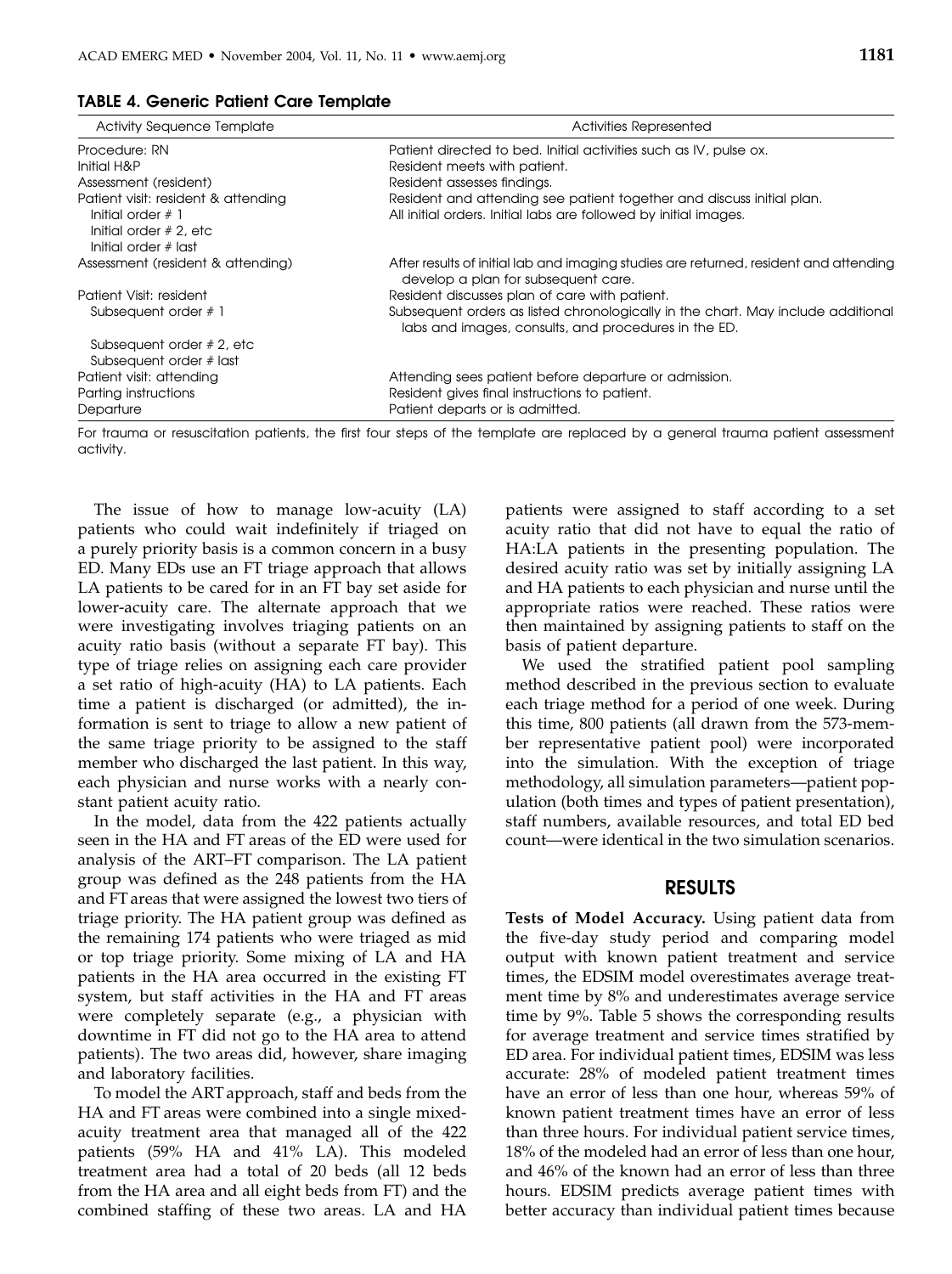|                   | Average Treatment Times |            |            | Average Service Times |            |              |
|-------------------|-------------------------|------------|------------|-----------------------|------------|--------------|
|                   | Actual                  | Model      | % Error    | Actual                | Model      | $%$ Frror    |
| Area 1            | 412                     | 402        | $-2%$      | 513                   | 420        | $-18%$       |
| Area 2            | 177                     | 149        | $-16%$     | 279                   | 172        | $-38%$       |
| Area 3            | 382                     | 307        | $-19%$     | 515                   | 322        | $-38%$       |
| Area 4<br>Overall | 149<br>294              | 387<br>318 | 159%<br>8% | 289<br>409            | 557<br>372 | 93%<br>$-9%$ |

TABLE 5. Actual and Modeled Average Patient Times

there is no strong bias toward over- or underestimation—some patient times are overestimated; others are underestimated. Figure 1 shows how simulated treatment times compare on a patient-by-patient basis with actual treatment times during the corresponding study period for the 573 patients in the modeled cohort.

Triage Analysis. To directly determine the effect of varying the acuity mix that each care provider manages, the ART and FT triage systems were compared at an equal HA:LA ratio. In the FT system, HA:LA ratio corresponds to the ratio of FT to HA beds. In the ART system, HA:LA ratio refers to the ratio of HA to LA patients attended by each staff member. In each case, the total bed and staff numbers are equal. Average treatment and service times for HA and LA patients with each triage method are compared using an HA:LA ratio of 12:8. This ratio was chosen because it corresponds to the actual HA to FT bed ratio used during the study period. Relative to the existing FT configuration, the ART approach reduces average wait times by 76% and average treatment times by 4% for HA patients. However, this approach also results in an overall increase in average service time for LA patients. This increase is the result of a combined 25% reduction in average LA treatment time and a 329% increase in average LA wait time.

To further characterize the operational consequences of each triage method, associated changes in staff activity and resource-use bottlenecks were calculated. In the EDSIM model, the ART method reduces imaging bottlenecks relative to FT triage (maximum wait time reduced by 52% for computed tomography [CT] scan and 16% for radiography).

Overall, this comparison of ART and FT triage methods shows a variety of associated differences in ED operations. ART reduced average treatment times for all patients in the mixed-activity treatment area and reduced certain imaging bottlenecks (i.e., CT scan and radiography), but resulted in an overall increased service time for LA patients. These results are preliminary and intended for the purpose of demonstrating an application of DES to operations research in emergency medicine. It is too early to draw definitive conclusions about the relative benefits of these two triage approaches.



Figure 1. Modeled versus actual patient treatment times.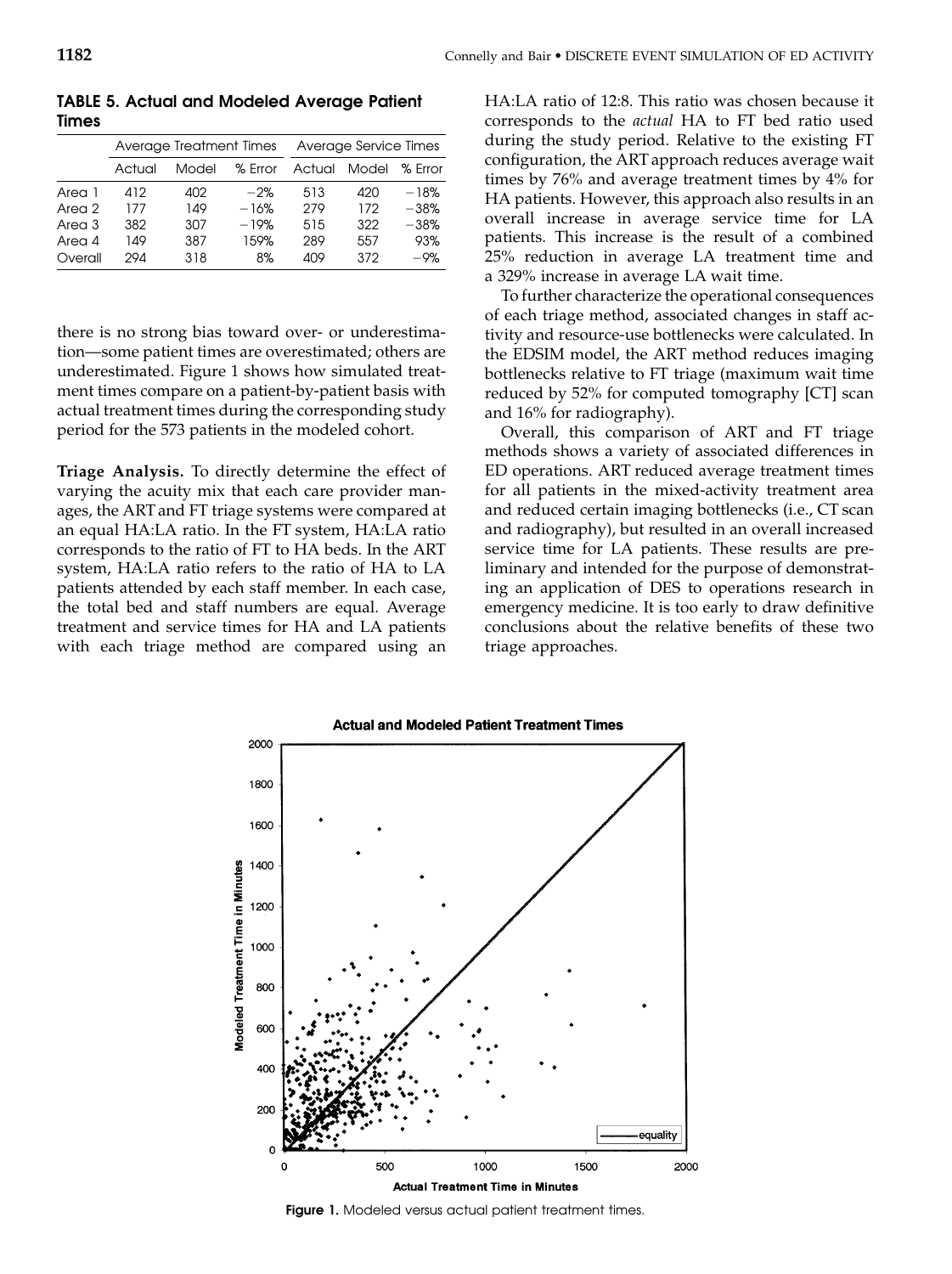#### **DISCUSSION**

The time-intensive patient-by-patient chart review used to generate individual patient treatment data for the 573 patients included in the EDSIM cohort is both a strength and a weakness of this modeling approach. The modeled patient evaluation and treatment steps are not necessarily the textbook steps for the presenting condition, but rather the actual sequence of activities as reported on individual patient charts—a far more realistic yardstick. In addition, chart review allowed us to better account for the type and degree of staff involvement with each patient. The disadvantage is the time-consuming nature of the chart-review process that limits overall cohort size and the number of cohorts that can be constructed in a reasonable period of time.

One consequence of working with a single patient cohort of limited size is the potential bias that arises: we have not explicitly shown that the average procedure times used for the current patient cohort would, if used for a different cohort, generate the same (or better) degree of accuracy in predicting treatment times. However, the resulting bias is small because the procedure times used in the tests of model accuracy are constant over the five-day study period during which the number and type of patients in the ED were continually changing.

As with any study, simulation results are generalizable to the extent that the modeled conditions match the circumstances to which the study results are applied. The default patient care template, prioritization methods, patient presentations, and procedure times used in the EDSIM model are typical of Level 1 academic trauma centers of similar patient census and acuity. However, the EDSIM model itself is more broadly applicable. Because the architecture is not built around a single patient cohort, an unlimited mix of patient presentations, acuity levels, and arrival rates can be studied on the EDSIM platform. Similarly, because all department-specific resources (staffing levels, bed numbers, imaging and laboratory resources) are user inputs, the model can quickly be adapted to simulate ED environments ranging from an academic trauma center to a rural urgent care setting.

### LIMITATIONS

Several factors contribute to the observed differences between actual and modeled patient times. In our patient population, 16% of the actual patient population was not captured in the modeled patient cohort. This is the result of various omissions or inconsistencies in the many data sources used to assemble patient care. These data gaps are random and do not bias the modeled patient cohort.

We found that staffing levels varied widely, not only during the course of the day owing to routine shift changes, but also in a far less regular pattern as the result of nursing shortages and other staffing issues. The constant variations in staffing levels caused by staffing issues were not tracked and recorded for research purposes during the time period we studied. Therefore, we were unable to model changes in staffing level for the tests of model accuracy. This limitation will bias the accuracy tests toward a lessaccurate match. Changes in staffing level were intentionally omitted from the triage analysis because they would have led to temporal variation in staff-topatient ratios and made the results of this preliminary study more difficult to interpret.

Because the tests of model accuracy were performed using actual interarrival times for patients during the study period, they do account for diurnal variation in patient arrival rate. The triage analysis used an exponential distribution to model the interarrival times for patients drawn from the stratified patient pool. This distribution function did not reflect diurnal, weekly, or seasonal variations in patient interarrival time.

Other limitations of this study involve the accuracy of individual patient treatment paths. Although a substantial amount of data about patient care can be assembled through a combined review of patient charts and billing records, some staff activities are not recorded in charts or billing data and are thus untraceable. In addition, the relative priorities of individual patient care steps can be dynamic and our prioritization based on triage categories is a necessary generalization. While we acknowledge that this system of prioritization is an imperfect descriptor of individual treatment path steps, it does correspond to the general triage scheme that is used in many EDs.

## APPLICATIONS OF DES TO EMERGENCY MEDICINE OPERATIONS RESEARCH

All simulation studies reflect our sometimes limited understanding of what we are attempting to simulate. Simulations generate rapid reconstructions of complex events according to rules that we as investigators define. To the extent that events are governed by rules we do not appreciate, the unknown effects of these rules will be lost to the simulation. Therefore, simulation studies are best interpreted as ''pretrials'' that provide relatively inexpensive information that allows us to test our own understanding of factors influencing complex situations and to better determine which strategies for optimizing ED operations are worth further investigation through clinical trial.

Although DES models of ED activity have a broad range of potential applications, one of the most promising areas is the study of ED overcrowding. Several researchers have begun to use quantitative methods to look for associations between specific contributors and measurable consequences of overcrowding.<sup>9,10,41-45</sup>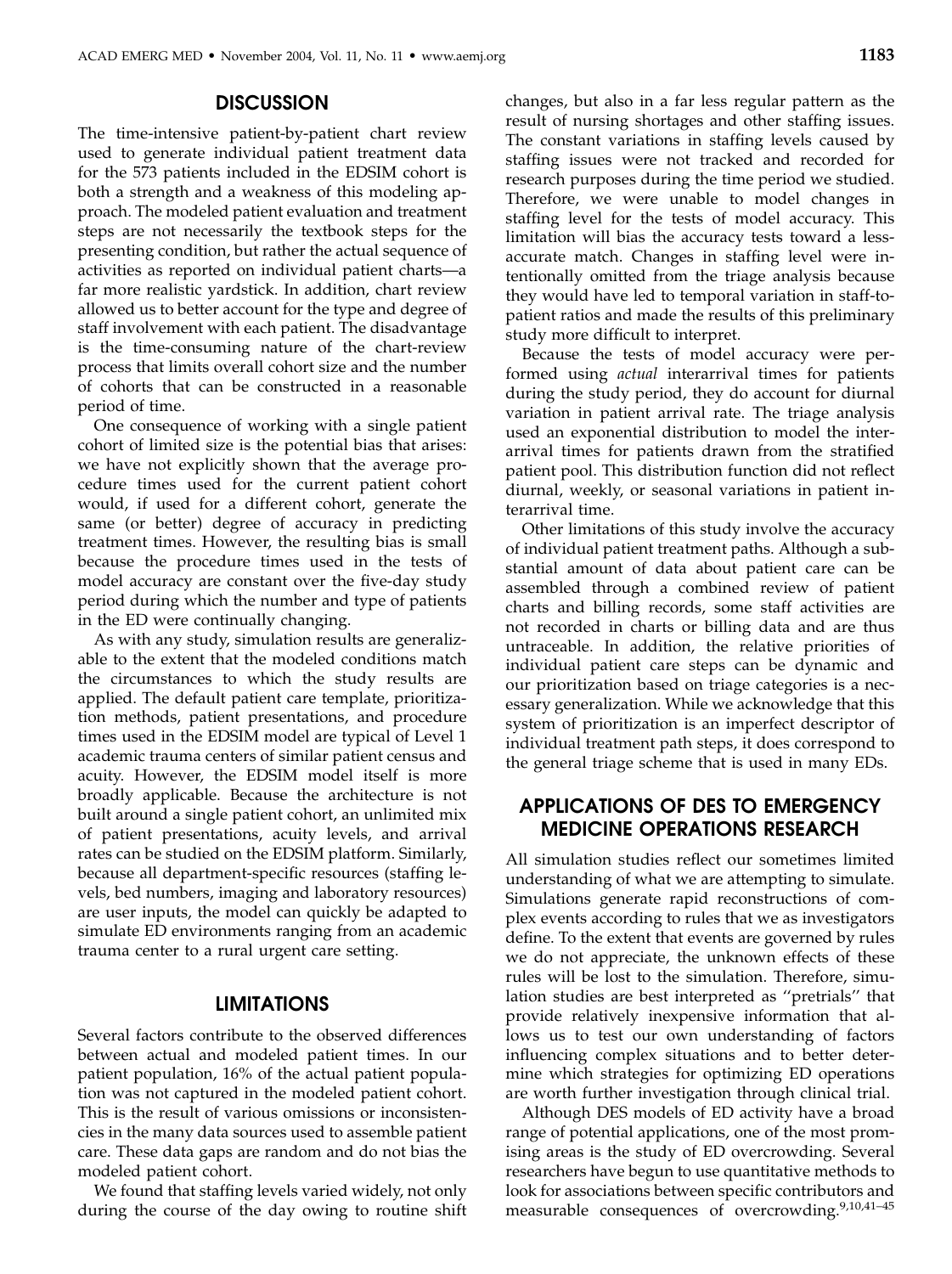One specific example is the recent effort by several researchers to develop broadly applicable, quantitative indicators of crowding level.46–48 In another example, Chan et al. $49$  used regression methods to study variables that affect patient throughput at the Albany Medical Center in New York. Davis et al.<sup>50</sup> looked for factors influencing ED length of stay for surgical critical care patients, and Huang et al.<sup>51</sup> used logistic regression analysis to identify factors contributing to frequent use of a Taiwanese medical center. These analyses help identify specific variables with which overcrowding is statistically associated, but they do not define the causal relation. An essential capability afforded by DES simulation is the actual reconstruction of the phenomena that lead to overcrowding. This allows a more detailed understanding of the relationship between the observed conditions and related outcomes.

### **CONCLUSIONS**

Recent gains in DES modeling technology and ongoing advances in ED data tracking allow for detailed, patient-chart–driven computer simulation of ED activity. The EDSIM model demonstrates the growing potential of DES approaches to advance ED operations research. Although DES models may be used to study a wide range of questions, they appear especially well suited for advancing the quantitative study of ED overcrowding. The predictive capacity of the current EDSIM model performs best when applied to group average patient times, but will require further revision before individual patient times can be predicted with confidence. EDSIM's preliminary comparison of ART and FT approaches shows substantial differences in average patient treatment times that warrant further investigation to more fully characterize the benefits and limitations of each approach.

The authors thank Dr. Abhijeet Gorhe for her dedicated and painstaking review of patient charts. They are also thankful to Jacob Blickenstaff, Steve Russell, RN, and Dave Smith for their contributions to data gathering and data entry. Finally, the authors are indebted to Timothy Albertson, MD, MPH, PhD, for his ongoing support of this project.

#### References

- 1. Derlet RW, Richards JR. Overcrowding in the nation's emergency departments: complex causes and disturbing effects. Ann Emerg Med. 2000; 35:63–8.
- Lambe S, Washington DL, Fink A, et al. Trends in the use and capacity of California's emergency departments, 1990–1999. Ann Emerg Med. 2002; 39:389–96.
- 3. Derlet R, Richards J, Kravitz R. Frequent overcrowding in U.S. emergency departments. Acad Emerg Med. 2001; 8:151–5.
- 4. McCabe JB. Emergency department overcrowding: a national crisis. Acad Med. 2001; 76:672–4.
- Derlet RW. Overcrowding in emergency departments: increased demand and decreased capacity. Ann Emerg Med. 2002; 39:430–2.
- 6. Trzeciak S, Rivers EP. Emergency department overcrowding in the United States: an emerging threat to patient safety and public health. Emerg Med J. 2003; 20:402–5.
- 7. Velianoff GD. Overcrowding and diversion in the emergency department: the health care safety net unravels. Nurs Clin North Am. 2002; 37:59–66.
- 8. Richardson LD, Asplin BR, Lowe RA. Emergency department crowding as a health policy issue: past development, future directions. Ann Emerg Med. 2002; 40:388–93.
- Sanchez M, Miro O, Coll-Vinent B, et al. [Emergency department overcrowding: quantification of associated factors]. Med Clin (Barc). 2003; 121:161–72.
- 10. Sun BC, Burstin HR, Brennan TA. Predictors and outcomes of frequent emergency department users. Acad Emerg Med. 2003; 10:320–8.
- 11. Asplin BR, Magid DJ, Rhodes KV, Solberg LI, Lurie N, Camargo CA Jr. A conceptual model of emergency department crowding. Ann Emerg Med. 2003; 42:173–80.
- 12. Richardson P. An Introduction to System Dynamics Modeling. New York, NY: Productivity Press, 1981.
- 13. Banks J, Carson JS, Nelson BL, Nicol DM. Discrete-Event System Simulation. (3rd ed.). New York, NY: Prentice Hall, 2000. p 600.
- 14. IEEE Winter Simulation Conference. Washington, DC, December 5–8, 2004. Available at: http://www.wintersim.org/. Accessed September 9, 2004.
- 15. Saunders CE, Makens PK, Leblanc LJ. Modeling emergency department operations using advanced computer simulation systems. Ann Emerg Med. 1989; 18:134–40.
- 16. Coats TJ, Michalis S. Mathematical modelling of patient flow through an accident and emergency department. Emerg Med J. 2001; 18:190–2.
- 17. Rossetti MT, Trzcinski GF, Syverud SA. Emergency department simulation and determination of optimal attending physician schedules. Presented at the IEEE Winter Simulation Conference, Farrington, PA, 1999.
- 18. Draeger M. An emergency department simulation model used to evaluate alternative nurse staffing and patient population scenarios. Presented at the IEEE Winter Simulation Conference, Piscataway, NJ, 1992.
- 19. White CR, Best JB, Sage CK. Simulation of emergency medical service scheduling. Hosp Top. 1992; 70:34–7.
- 20. Edmonds MI, O'Connor HM. The use of computer simulation as a strategic decision-making tool: a case study of an emergency department application. Healthc Manage Forum. 1999; 12:32–8.
- 21. Barber Perez P, Gonzalez Lopez-Valcarcel B. [Simulation of a hospital emergency department and its potential use in management]. Gac Sanit. 1994; 8:239–47.
- 22. McGuire F. Using simulation to reduce length of stay in emergency departments. J Soc Health Syst. 1997; 5: 81–90.
- 23. Chin L, Fleisher G. Planning model of resource utilization in an academic pediatric emergency department. Pediatr Emerg Care. 1998; 14:4–9.
- 24. Kilmer RA, Smith AE, Shuman LJ. An emergency department simulation and a neural network metamodel. J Soc Health Syst. 1997; 5:63–79.
- 25. Ohboshi N, Masui H, Kambayashi Y, Takahashi T. A study of medical emergency workflow. Comput Methods Programs Biomed. 1998; 55:177–90.
- 26. Huddy J, McKay J, Culp K. Computer simulation: making better operational and architectural ED design decisions. J Emerg Nurs. 1999; 25:307–10.
- 27. Benneyan JC. An introduction to using computer simulation in healthcare: patient wait case study. J Soc Health Syst. 1997; 5:1–15.
- 28. Mahachek AR. An introduction to patient flow simulation for health-care managers. J Soc Health Syst. 1992; 3:73–81.